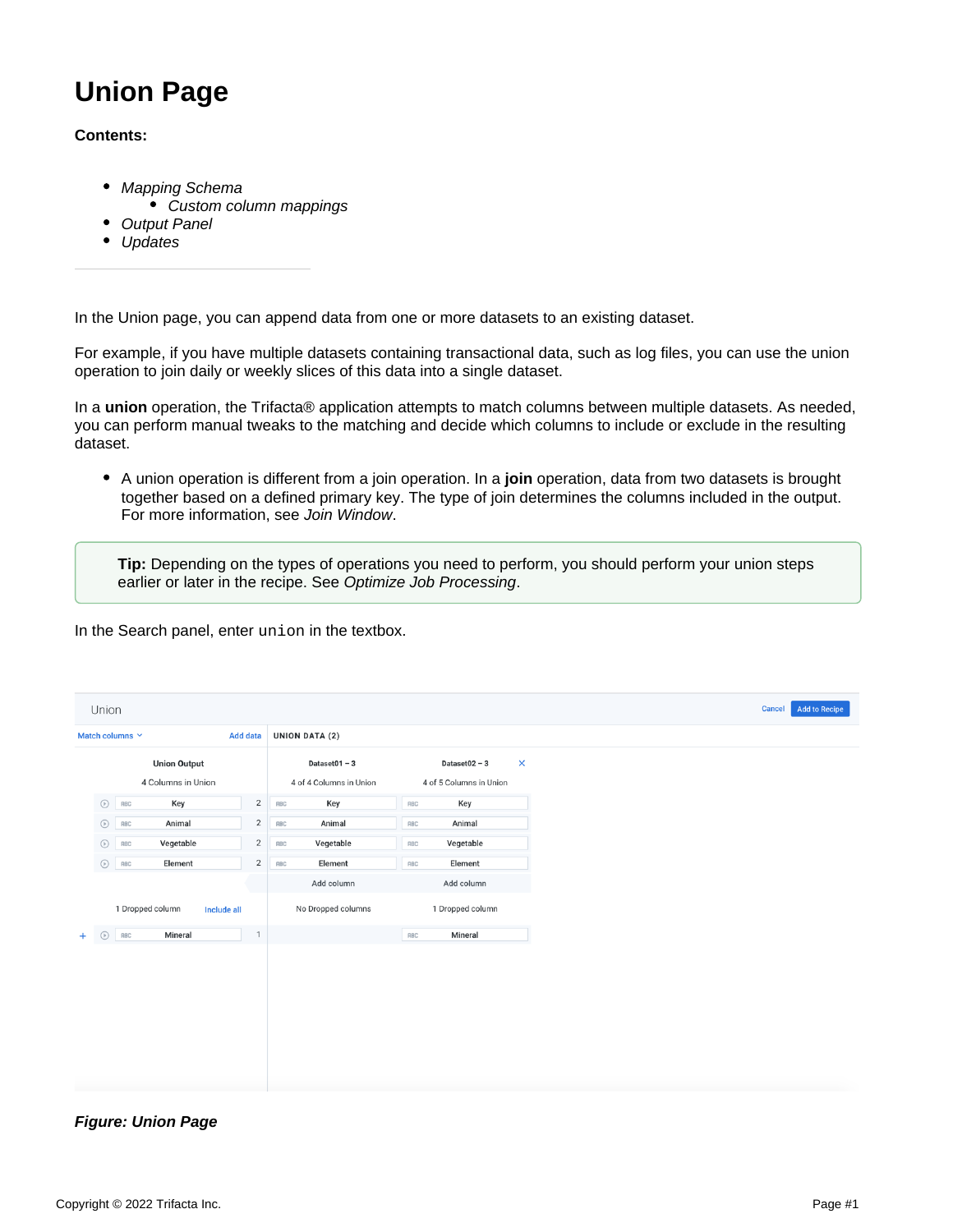#### **Dataset Actions:**

- To add data from a dataset, recipe, or reference to the union, click **Add data**.
- Select one or more objects to add to the union and choose one of the following methods to match columns:
	- **Auto Align.** When this option is selected, Trifacta performs intelligent mapping of the columns of the new dataset(s) to the dataset already loaded in the Transformer page. Auto alignment uses the following to map:
		- Edit distance between column names
		- Column data types
		- Similarity between sampled data in the datasets

**NOTE:** Auto align is not available after you have selected the dataset to union. Auto align may add a few seconds to the union operation.

**Add Datasets and Align by Name.** Matches are made based on the name of each column. Partial matches might be identified as matches, as well.

- **Add Datasets and Align by Position.** Matches are made based on horizontal position of each column in each dataset. Extra columns will be dropped. This method might be useful if column names have changed between datasets.
- To remove data from the union, click the X next to its name in the right panel.
	- You cannot remove the original dataset from which the Union page was opened.

## <span id="page-1-0"></span>Mapping Schema

The schema of the output that is to be generated by the union operation is displayed in the left panel.

- The column names of the original dataset are used to populate the column names of the output dataset, where applicable.
- Each object that has been added to the union is displayed in the right panel.

| Panel        | <b>Left Side</b>                                                                          | <b>Right Side 1</b> | <b>Right Side 2</b> |
|--------------|-------------------------------------------------------------------------------------------|---------------------|---------------------|
| <b>Upper</b> | Output dataset - included cols.   Dataset 1 - included cols.   Dataset 2 - included cols. |                     |                     |
| Lower        | Output dataset - excluded cols.   Dataset 1 - excluded cols.   Dataset 2 - excluded cols. |                     |                     |

#### <span id="page-1-1"></span>**Custom column mappings**

As needed, you can modify the default column mappings in your dataset. To remap a column, hover over the column entry in the right panel, Then, click the Plus icon: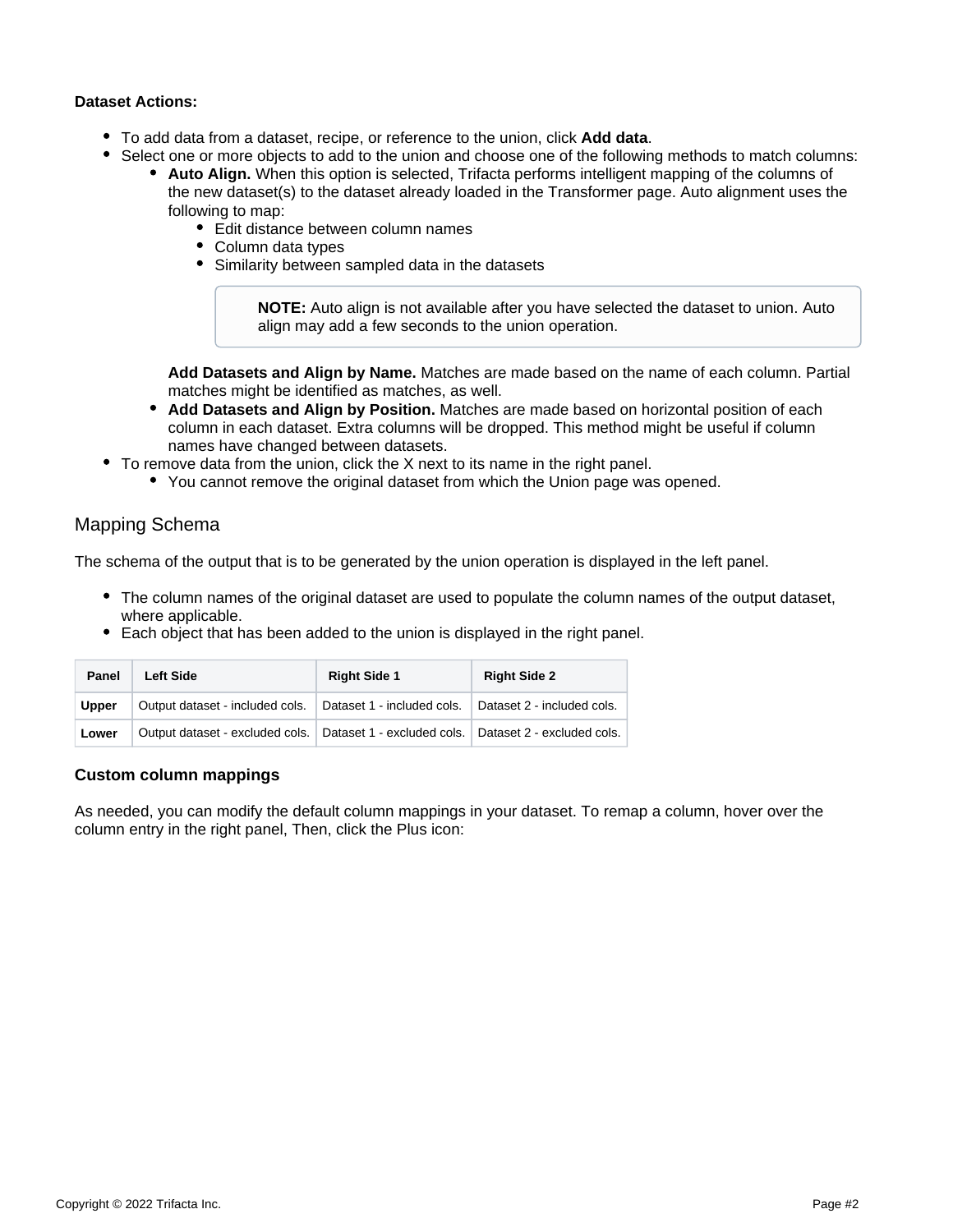

#### **Figure: Custom Column Mapping**

In the window, you can select the column in the current dataset that should appear in that location. Use this dialog to remap column order in each dataset.

- Click the Search columns field and begin typing to locate other columns.
- You can also specify that no match should be performed, which results in no data being imported from this column into the unioned dataset.

**Tip:** To map one of the dropped columns in your additional data to one of the source columns, hover over the empty No Match area next to the source column entry. Click the Plus icon to open the above mapping. Then, select the column from your additional data to slot into that location.

## <span id="page-2-0"></span>Output Panel

In the left panel, you can review and modify the columns to be included in and excluded from the output. By default, all matching columns are included in the output; if there are no initial matching columns, all columns from the original dataset are included in the output by default. You can see the columns that are sources for the union output column on the same line in the right panel.

- Each column entry contains a data type identifier for the source column. Data types may be re-inferred as part of the union. You can change the data type after the union is completed.
- To the right of the column name, you can see the number of datasets in the union where the column occurs.

#### **Column Actions:**

- To review the top five values for any column, click the Expand icon. You can see the count of each value across all included data.
- To remove a column from the union output, click the X icon to the left of the column entry in the upper panel.
- To add a column to the union output, click the + icon next to the left of the column entry in the lower panel.
- To include all available columns in the output, click **include all**.
- To add the union as specified, click **Add to Recipe**.